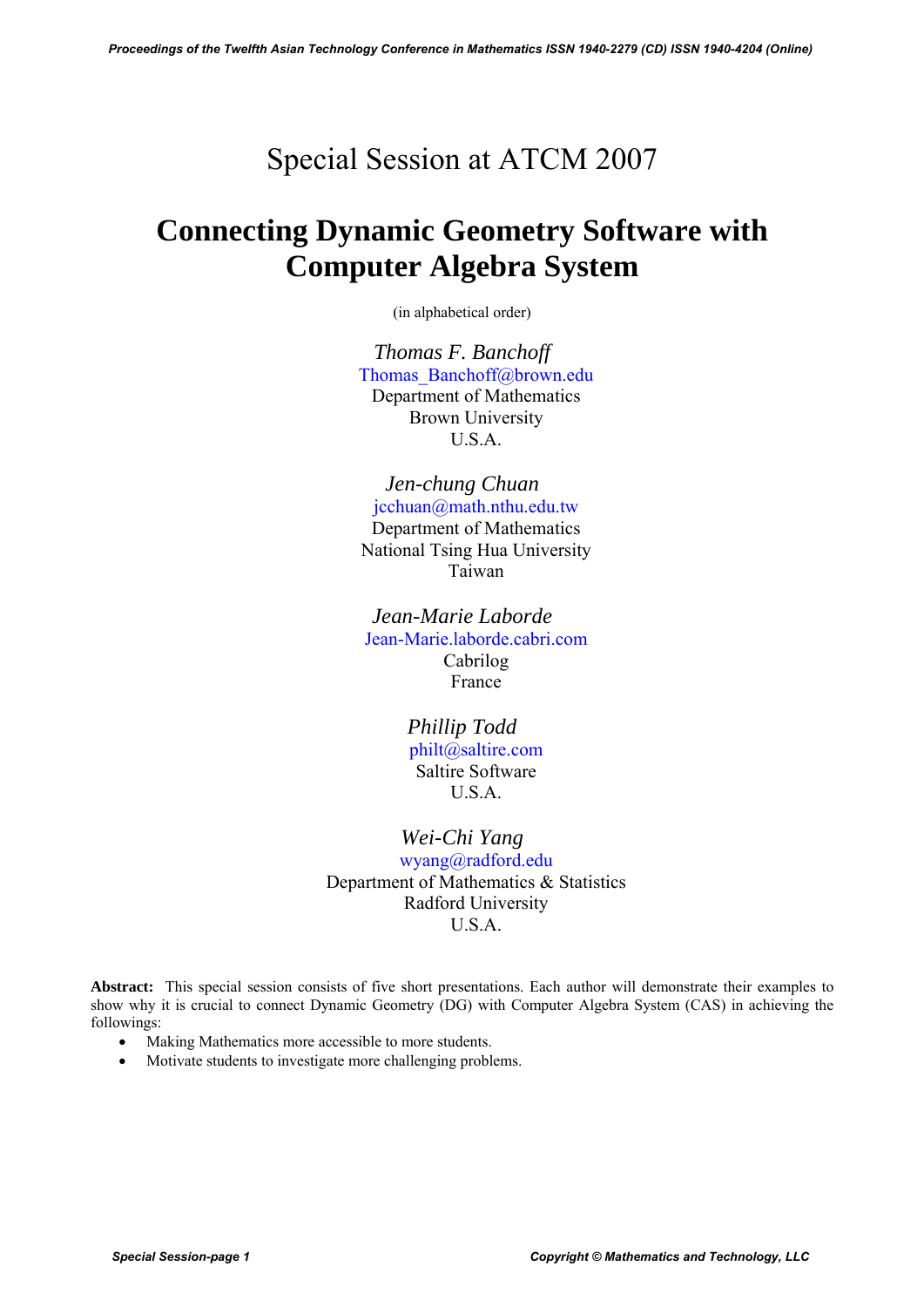### **Contribution from Thomas Banchoff:**

For the calculus and geometry of curves and surfaces, interactive geometry software makes it possible for the instructor to illustrate phenomena in the classroom and for the student to investigate conjectures individually and in groups, and to share their experiences with the class.

Our visualization software makes it possible to enter parametric curves and surfaces as vector functions of one or two variables, and to explore the images in two- and three-dimensional linked windows as they transform under rotations and parameter changes, as well as algebraic manipulations of the vector representations.

We illustrate these features by studying the behavior of normal vectors of curves in the plane and surfaces in space and their associated curvature functions, to generate and refine conjectures and to relate algebraic proofs with geometric demonstrations. Specific examples include parallel curves and surfaces and the behavior of evolutes.

The items I would choose to emphasize the way that an instructor or student can modify an existing demonstration to illustrate specific vector functions, and to define auxiliary functions in a way that is natural for mathematicians. I want to stress the fact that we can deal with several curves and their tangent-normal-binormal apparatus at the same time, as well as curves associated with surfaces. The idea of linked windows, so that selecting one image and rotating it produces the same rotation in the other, is a crucial feature of our operation, and one that distinguishes it to some extent from other 3-dimensional systems, at least the last time I checked

Some of the things I will show include defining a curve  $X(t)$  with easy to use notation, immediately being able to show its velocity and acceleration curves X'(t) and X''(t) computed by a combination of symbolic and numerical techniques, defining normalized vectors such as the unit tangent T(t) by typing  $T(t) = X'(t)/|X'(t)|$  or simply unit(X') and defining the unit normal U(t) obtained by rotating T(t) a quarter-turn in the counterclockwise direction by typing U(t) =  $(-T\ 2(t),T\ 1(t))$ .

We can then observe animate the points  $X(t0)$  moving along the curve and show a vector  $X(t0)$  + U(t0) moving along with it. We can show U(t0) in separate window so that motion of  $X(t0)$  along the curve is related to motion of  $U(t0)$  along the unit circle. We can then define the signed curvature by typing  $kg(t) = dot(T'(t), U(t))/|X'(t)|$  and we can display the graph of kg(t) versus t in a separate window, with (t0,kg(t0) moving along the graph as t0 goes through the domain of  $X(t)$ . We can then define a parameter r and investigate the parallel curve at distance r by typing  $X(t) + r^*U(t)$  as we change the parameter r. We can observe the set of singularities of parallel curves and carry out the algebra to find the locus of singularities, presented as the evolute curve  $E(t) = X(t) + (1/kg(t))U(t)$ .

We can then do the same thing for surfaces in space by typing  $X(u,v)$  for the surface and X  $u(u,v)$ and X  $v(u,v)$  to get the partial derivatives. We get the unit normal vector by typing N(u,v) = unit(cross(X  $u(u,v)$ ,X  $v(u,v)$ )) and we can then explore the geometry of the Gauss mapping by looking at  $X(u0,v0) + r^*N(u0,v0)$  on  $X(u,v) + r^*N(u,v)$  in one window and  $N(u0,v0)$  on  $N(u,v)$  in another. The two surfaces move in a coordinated fashion as we rotate either in its window. As an analogue of extrinsic curvature in the case of curves, we define a curvature function  $K(u,v)$  as the dot product with  $N(u,v)$  of cross(N u(u,v),N v(u,v)) divided by  $|cross(X_u(u,v),X_v(u,v))|$ .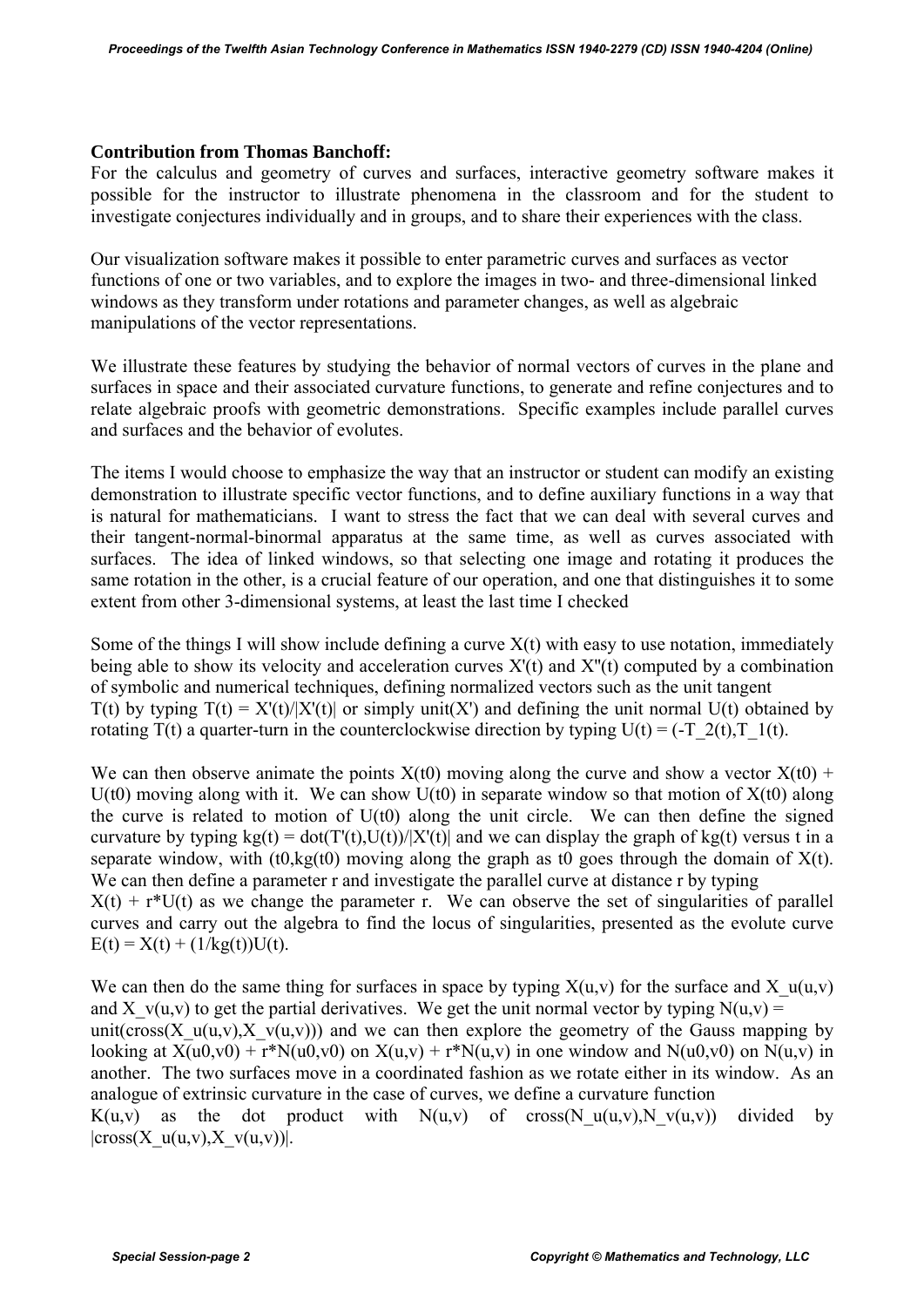### **Contribution from Jen-chung Chuan:**

The name ATCM contains both the words "technology" and "mathematics". The role of the mathematicians in this technological world is to check the dishonesty of the engineers. As it will be shown at the Opening Ceremony at ATCM 2007 [\(http://atcm.mathandtech.org\)](http://atcm.mathandtech.org/) , a serious bug appears in Excel 2007, which didn't exist in the previous versions; try to enter

#### **=850\*77.1**

under Excel 2007. Take a look to see what you get when enter

## $int(1/(1+x+x^2)^2)^2$ ,  $x=0$ ..*infinity*):

under Maple 11. Furthermore, Wei-Chi Yang also found the error of

$$
\frac{\mathrm{d}}{\mathrm{d}x}\left(-3\cdot\sqrt[3]{\left(2x-1\right)^2}\right)
$$

under Maple 11; we suspect there are more errors from many software packages. We now see a warning sign of the software industry: Are we entering the Era of the Downfall of the Computer Revolution? If the public continues to tolerate the situation, then more and more similar stupidities are bound to multiply in future.

During the first week of medical school, students learn to fill out the death certificate. Visitors to the department of civil engineering of National Taiwan University are shown a two-inch wide gap due to construction irregularities. So, when we go back to classrooms, the first thing is to show students this bug in Excel 2007. All three samples will teach the students to be humble. Be humble, doctor cannot treat every disease. Be humble, engineer cannot build a perfect building. Be humble, applying computer to mathematics has its limitations.

# **Contribution from Jean-Marie Laborde**

There are various examples worldwide, relate the nature of the mathematical thinking developed by users in solving problems (perceived as open), when using powerful technologies like dynamic geometry and/or CAS. Many people report about the crucial role technology can play to help them in stating the right conjecture and or in helping scaffolding towards a proof. I do not see conflicts between the Computer Algebra and Dynamic Geometry Systems because I see them as complementary.

Consider a simple example: To express the radius of the sphere through the midpoints of the edges of a regular dodecahedron as a function of its edge length *a*. It can be show that

$$
r = (3+\sqrt{5})a/4
$$

To do so one way might be to try to compute it using a regular CAS system. However, it is not so easy, because we first have to create some symbolic quantities representing the dodecahedron.

Suppose we are using now a DGS, say Cabri 3D. It is easy (in a few clicks) to create the dodecahedron. Then we can probably visualize how the Pythagorean Theorem could be applied to compute the desired radius and create a chain of intermediate computations leading to the expression (3+V5)*a*/4. Here the paper-pencil parallel computation involves some intermediate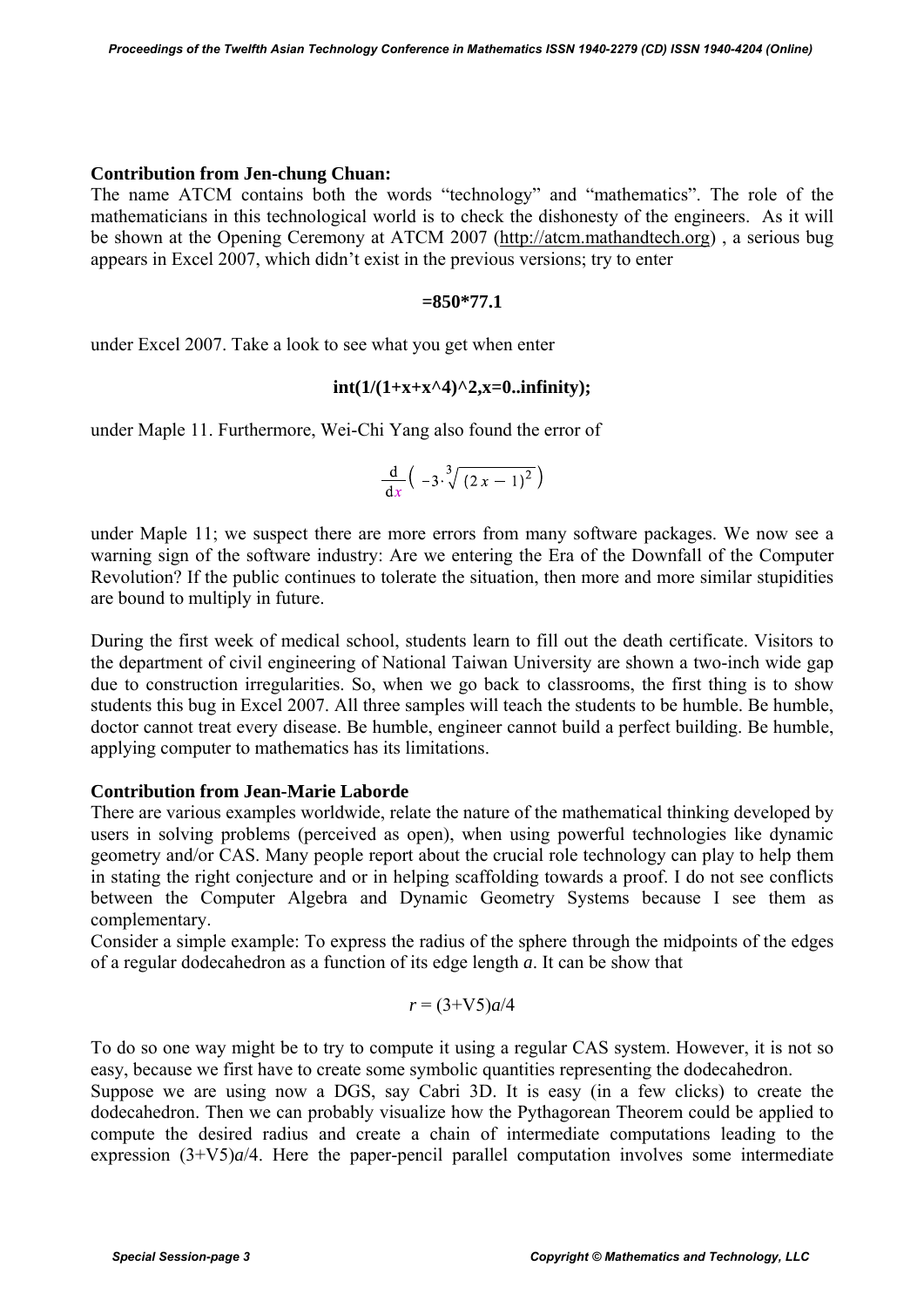formulas and it could be a good idea to check them at each step in comparing actual lengths displayed by the DGS and the results of the evaluation of the successive formulas for some different values of the edge length (dynamic features of DGS). This provides us with a mean to be sure about the final formula (something very important).

In addition, if we arrange for the size of the dodecahedron edge to be 1 in Cabri3D, we can turn the attribute of the display of the desired quantity, to *symbolic* and Cabri3D will then, explicitly, display the value of  $(3+\sqrt{5})/4$ , see the figure below:



In my short presentation I will discuss some consequences of above example and story where CAS and DGS can be viewed as a mixed compound.

# **Contribution from Phillip Todd**

I'd like to show how to solve a number of classical problems using a combination of Symbolic Geometry ( [www.geometryexpressions.com](http://www.geometryexpressions.com/) ) and CAS. I will finish by applying the same process to a problem which was posed to me at ATCM 2006 [1]. I'll focus on the fact that this combination of tools allows a radically different approach to problem solving, where the emphasis is on model building and solution strategy and not on the mechanics of solution, nor on geometric insight. Once the problem is solved, geometric insight may be reinserted to taste. My problems will be taken from Dorrie's, "100 Great Problems of Elementary Mathematics" [2], and will include:

- Fergano's altitude base problem
- Regiomontanus' maximum problem
- Euler's tetrahedron problem
- Curvature of conic sections
- An inscribable circumscribable pentagon

Illustrative of the approach is the following solution of Regiomantus' Maximum Problem.

**At what point on the earth's surface does a perpendicularly suspended rod appear longest?**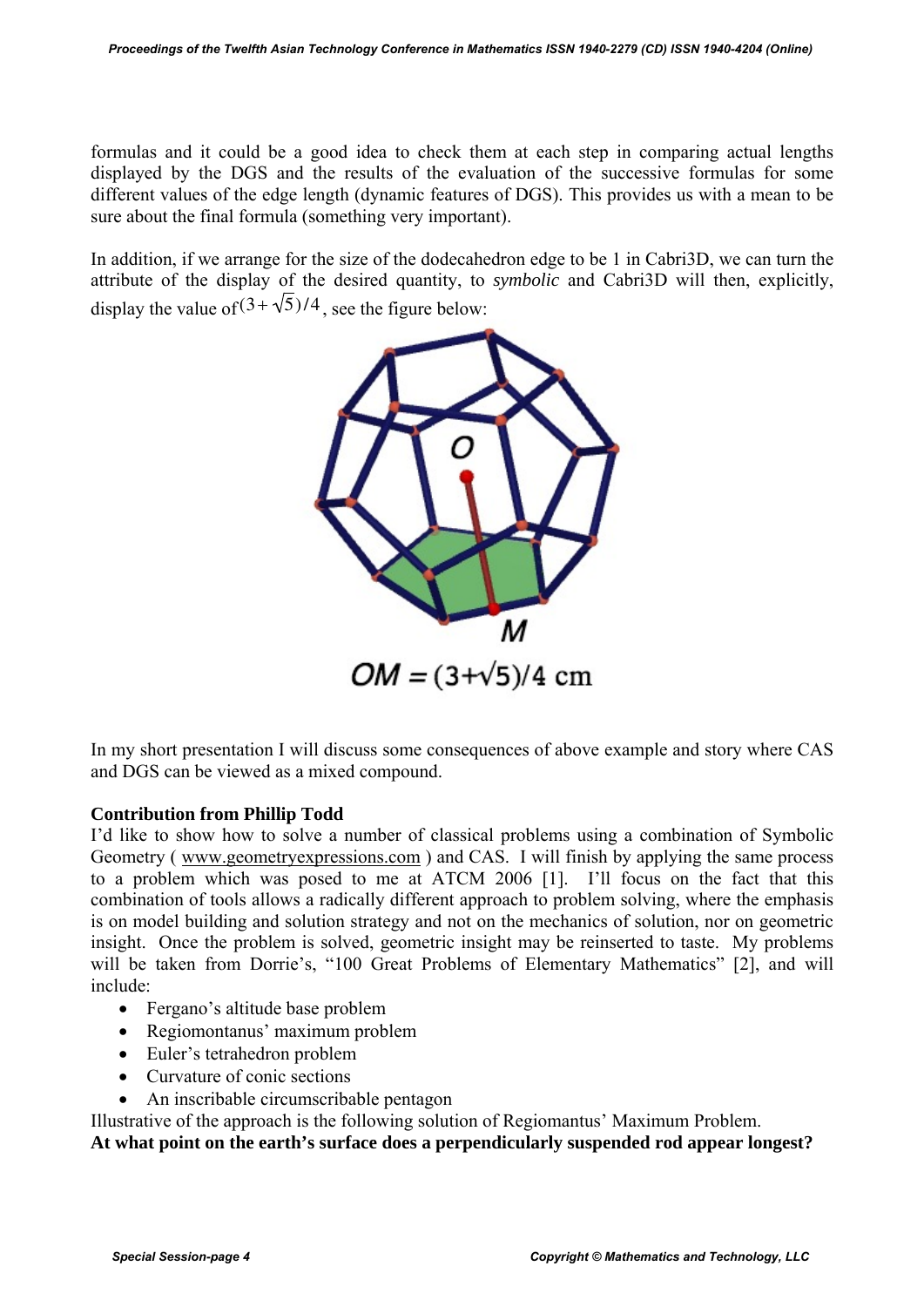A typical symbolic geometry approach to an optimization problem is to create a model, derive an expression for the objective quantity, differentiate and solve. In the figure, the earth has radius r, and a rod of length b is suspended in space distance a above the surface of the earth. The angle subtended by the rod at point E on the surface of the earth angle  $\theta$  from the direction of the rod is calculated by Geometry Expressions:



Copying into Maple, we can differentiate and solve:

-arctan
$$
\left(\frac{\sin(\theta) r b}{(-a - r + \cos(\theta) r) (a + b + r - \cos(\theta) r) - \sin(\theta)^2 r^2}\right)
$$

**> solve(diff(%,theta)=0,theta);**

$$
\arctan\left(\frac{\sqrt{4 a^2 r^2 + 4 b a r^2 + 2 b^2 a r + 6 a^2 r b + a^4 + 2 b a^3 + 4 a^3 r + b^2 a^2}}{a^2 + b a + 2 a r + r b + 2 r^2}, \frac{r (2 a + b + 2 r)}{a^2 + b a + 2 a r + r b + 2 r^2}\right), \arctan\left(\frac{\sqrt{4 a^2 r^2 + 4 b a r^2 + 2 b^2 a r + 6 a^2 r b + a^4 + 2 b a^3 + 4 a^3 r + b^2 a^2}}{a^2 + b a + 2 a r + r b + 2 r^2}, \frac{r (2 a + b + 2 r)}{a^2 + b a + 2 a r + r b + 2 r^2}\right)
$$

Copying a solution back into Geometry Expressions we can visualize the solution. Geometric insight can be had by drawing the circumcircle of CDE, and observing that it is tangent to AE.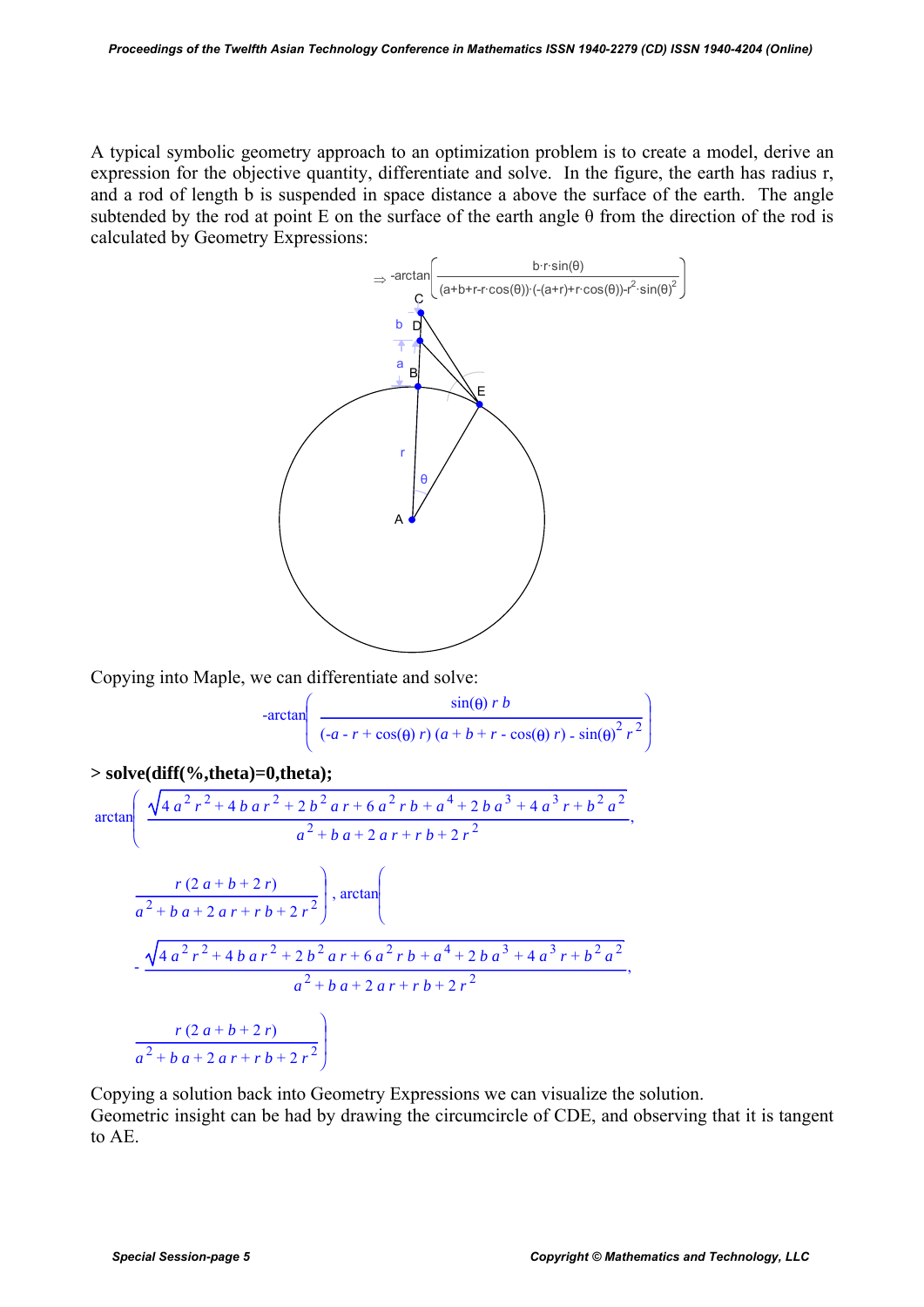

#### **References**

[1] P. Todd, "An Inscribable Pentagon", American Mathematical Monthly 114:639 August/September 2007

[2] H. Dorrie, "100 Great Problems of Elementary Mathematics", Dover, New York, 1965

#### **Contribution from Wei-Chi Yang**

One of my favorite observations is DG allows us to be coordinate free and we may use its numerical capability to approximate a solution. In the mean time, we need a CAS to verify if our conjecture is true.

My conjecture is that DG makes mathematics more accessible. There are many real-life problems and abstract concepts can be explored by students before they enter colleges. On the other hand, we need a CAS to prove results analytically, which makes mathematics challenging, and this makes some motivation for students to study more mathematics in university level or beyond.

We will see from the following example that it is to create the reflection of a curve along a line, which is to generalize the idea of finding an inverse of a function. However, it is a challenging exercise to first year university student to find the solution analytically.

**Example 1.** We are given a line L of the form y=m<sup>\*</sup>x+b and a curve S (see Figure 1 below), find the reflection of the curve S respective to the line L.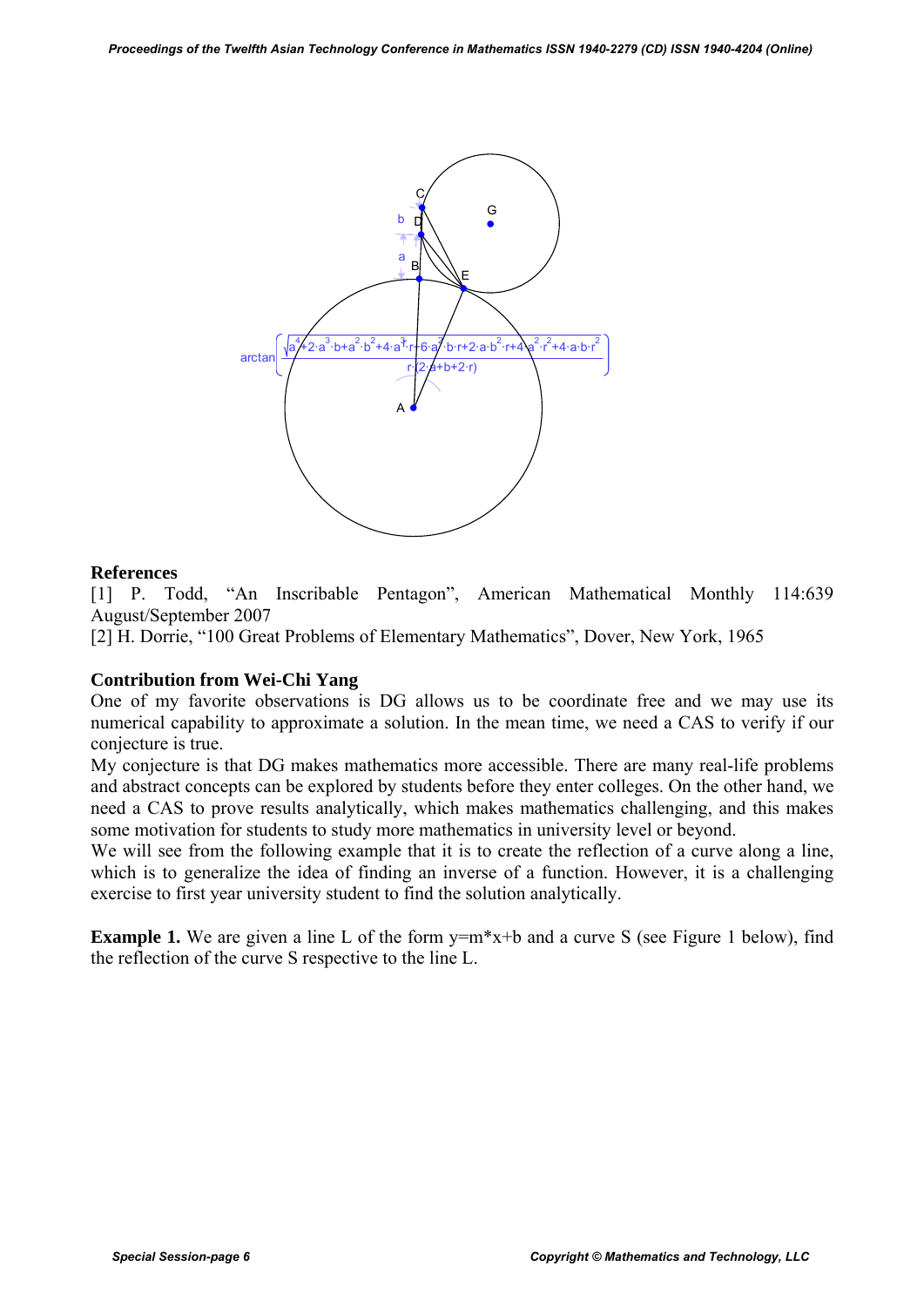

Figure 1.

The second example below shows how DG allows us to explore the concept of Riemann integral by choosing a proper coordinate system, which will simplify greatly when one wants to approximate the area bounded by curves. Again, it is a challenging exercise to prove this analytically.

**Example 2.** Refer to Figure 1 above, we would like to find the area bounded by the curve S, line L, line AC and line DE; here we assume AC is parallel to to DE, and AC is perpendicular to CE.

The third example below shows how we can link the idea of Lagrange Multiplers, its geometric interpretation and linear indepency of Linear Algebra together with the help of Dynamic Geometry Software packages.

**Example 3.** We are given three curves in the plane, see C1, C2 and C3 below in Figure 2. We need to find points A, B, and C on C1, C2 and C3 respectively so that the distance AB+AC achieves its minimum. In 3D case, we are given four surfaces in the space, represented by the orange (S1), yellow (S2), blue (S3) and purple (S4) spheres respectively in Figure 3. We want to find points A,B,C and D on S1, S2, S3 and S4 respectively so that the distance AB+AC+AD achieves its minimum.